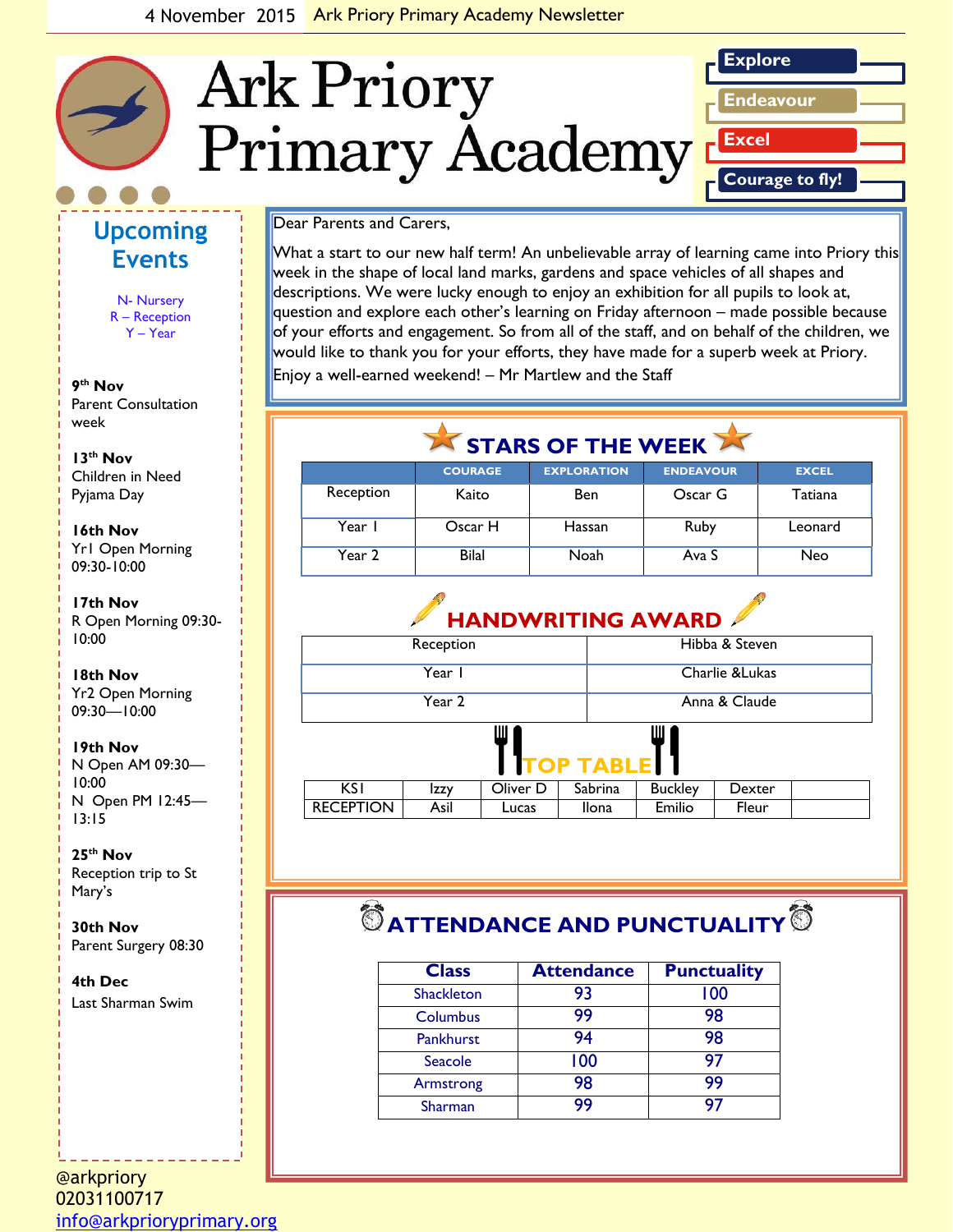## TOPICS AFTER HALF TERM...

| Year Group | Mathematical Concept | <b>Book/English Concept</b> |
|------------|----------------------|-----------------------------|
| Nursery    | Number $1 - 5$       | <b>Rhyming Words</b>        |
| Reception  | Shapes 2D            | The Smartest Giant in Town  |
| Year       | Shapes 3D and 2D     | Beegu                       |
| Year 2     | Multiplication       | The Blue Planet             |

### **Notices**

**Children in Need**: The academy will be having a PYJAMA DAY for Children in Need on Friday 13th November. Children will be expected to provide a £1 donation to participate and PLEASE wear your normal school shoes NOT slippers.

**Parent Consultations** - These will be held next week after school and every parent should now have an allocated slot. This is an important time for you to meet with the class teacher for a discussion on your child's progress. If you do not have a confirmed appointment, please contact the class teacher urgently. If you are unable to make an appointment next week, we expect alternative arrangements to made directly with the class teacher.

**Breakfast Club** – Due to an increasing demand for this club we can no longer offer a 24 hour notice period. We ask parents to confirm their attendance by **Monday lunchtime,** for the following week's attendance, so we can cater accordingly. We also require payment for this in advance. Many thanks for your co-operation. We will introduce this system from Monday 9<sup>th</sup> November.

**Academy Uniform** – We have noticed that with the colder weather arriving, several pupils are wearing non Academy colours. All coats and jackets should be dark blue, black or dark grey with no logos. We hope we can rely on your support to maintain our high standards.

**SATs Workshop** - For parents who were unable to make the previous meeting an additional date has been set for **19th November 5.30 pm – 6.30 pm**. Please note no childcare will be available.

**Tapestry in EYFS** - Today the EYFS have gone live with Tapestry. Once you have received the activation link please click on it to access your child online journal. This is a new exciting venture so please bear with us as all staff get accustomed to using it.

**Personalised Tea Towels -** The children are in the process of producing self-portraits which will be transferred on to a personalised tea towel for each class. This will include the Class Teacher, Teaching Assistant and all the pupils. Once we have a proof, we will send these out to parents who may wish to order one or two for Christmas presents for relatives and also as a keepsake for parents.

**Phonics Books** – please can all outstanding phonics books please be returned – if they are not returned it is difficult to reissue them to other children!

**Thank you to everyone who helped with the model** making projects - they were all truly exceptional.

@arkpriory 02031100717 [info@arkprioryprimary.org](mailto:info@arkprioryprimary.org)